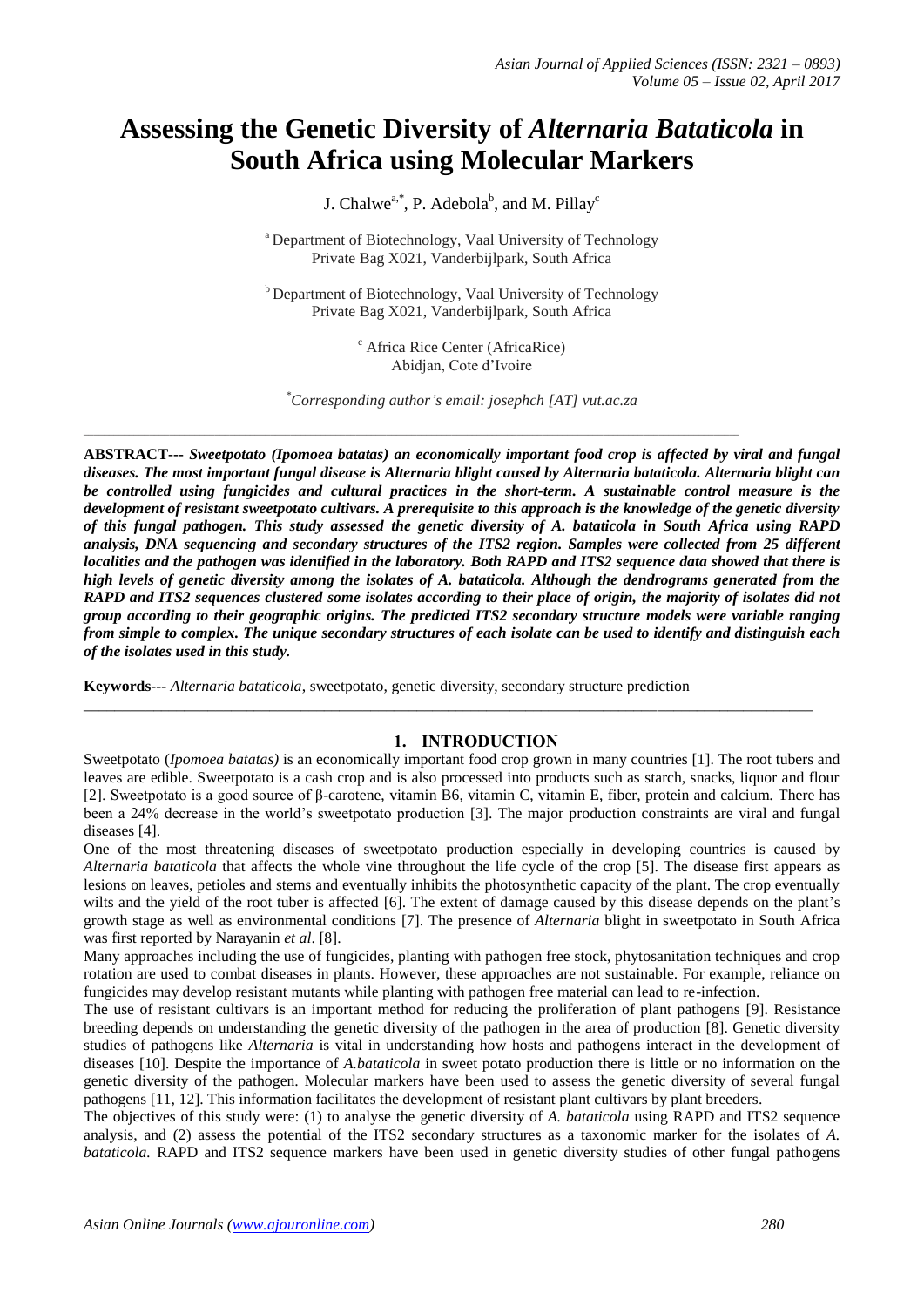affecting plants [13, 14, 15, 16]. In addition, researchers have reported the possibilities of using the ITS2 region as a barcoding marker in taxonomic studies to identify various organisms [17, 18].

#### **2. MATERIALS AND METHODS**

#### **Sample collection**

Infected sweetpotato samples were collected from the Agricultural Research Council -Vegetable and Ornamental Plant Institute (ARC-VOPI) near Pretoria, The Free State (Sasolburg: Harry Gwala township), Vanderbijlpark (Bophelong and Tshepiso), Kwa-Zulu-Natal (Empangeni) and Limpopo (Dan village). The plant material was placed in paper bags, labeled and transported to the laboratory where it was assigned a numerical code (Table 1).

| Code           | <b>Isolate Name</b>     | <b>Collection Site</b>    |
|----------------|-------------------------|---------------------------|
| A1             | Excel/A/5               | Pretoria (ARC-VOPI)       |
| A2             | 2004/3/1                | Pretoria (ARC-VOPI)       |
| A <sub>3</sub> | 2003/23/6               | Pretoria (ARC-VOPI)       |
| A <sub>4</sub> | Beauregard              | Pretoria (ARC-VOPI)       |
| A <sub>5</sub> | 2004/3/9                | Pretoria (ARC-VOPI)       |
| A6             | W-119                   | Pretoria (ARC-VOPI)       |
| A7             | 2004/9/1                | Pretoria (ARC-VOPI)       |
| A <sub>8</sub> | 2004/9/2                | Pretoria (ARC-VOPI)       |
| A <sub>9</sub> | Sasolburg               | <b>Free State</b>         |
| A10            | Harry Gwala1            | <b>Free State</b>         |
| A11            | Harry Gwala2            | <b>Free State</b>         |
| A12            | Harry Gwala3            | <b>Free State</b>         |
| A13            | Bophelong               | Vanderbiljpark            |
| A14            | Tshepiso1               | Vanderbiljpark            |
| A15            | Tshepiso2               | Vanderbiljpark            |
| A16            | 2010/12/2               | Pretoria (ARC-VOPI)       |
| A17            | 2010/4/4                | Pretoria (ARC-VOPI)       |
| A18            | $W-119(2)$              | Pretoria (ARC-VOPI)       |
| A19            | University of Zululand1 | KwaZulu-Natal (Empangeni) |
| A20            | University of Zululand2 | KwaZulu-Natal (Empangeni) |
| A21            | University of Zululand3 | KwaZulu-Natal (Empangeni) |
| A22            | Pretoria                | Pretoria                  |
| A23            | Dan Village             | Limpopo (Mopani District) |
| A24            | Mohlaba cross           | Limpopo                   |
| A25            | 2005/1/11               | Pretoria (ARC-VOPI)       |
|                |                         |                           |

#### **Table 1: Code, isolates of** *A. bataticola***, and collection sites of samples used in the study**

#### **Isolation of** *A. bataticola* **from infected plants**

*Alternaria bataticola* was isolated from decontaminated sweetpotato leaves and stems using a modified version of the technique described by Lopes & Boiteux [6]. All the isolates were subjected to pathogenicity tests (isolation and reisolation) as described by Osiru *et al.* [19] with modifications in order to confirm that the causal agent was *A. bataticola*. The isolates were grown for sporulation as described by Shahin & Shepard [20]. Spore suspensions for each isolate were then prepared and adjusted to  $5 \times 10^4$  conidia per milliliter. Susceptible cultivars  $\cdot$ W119' and  $\cdot$ Excel' as well as tolerant cultivars 'Impilo' and 'Khano' that had been grown in a greenhouse for 25 days from disease free stocks were used for this test [6]. The upper and lower leaf surfaces of these cultivars were atomized with the fungal inoculum using a hand sprayer. The plants were inspected daily for symptom development for a period of 30 days prior to re-isolation.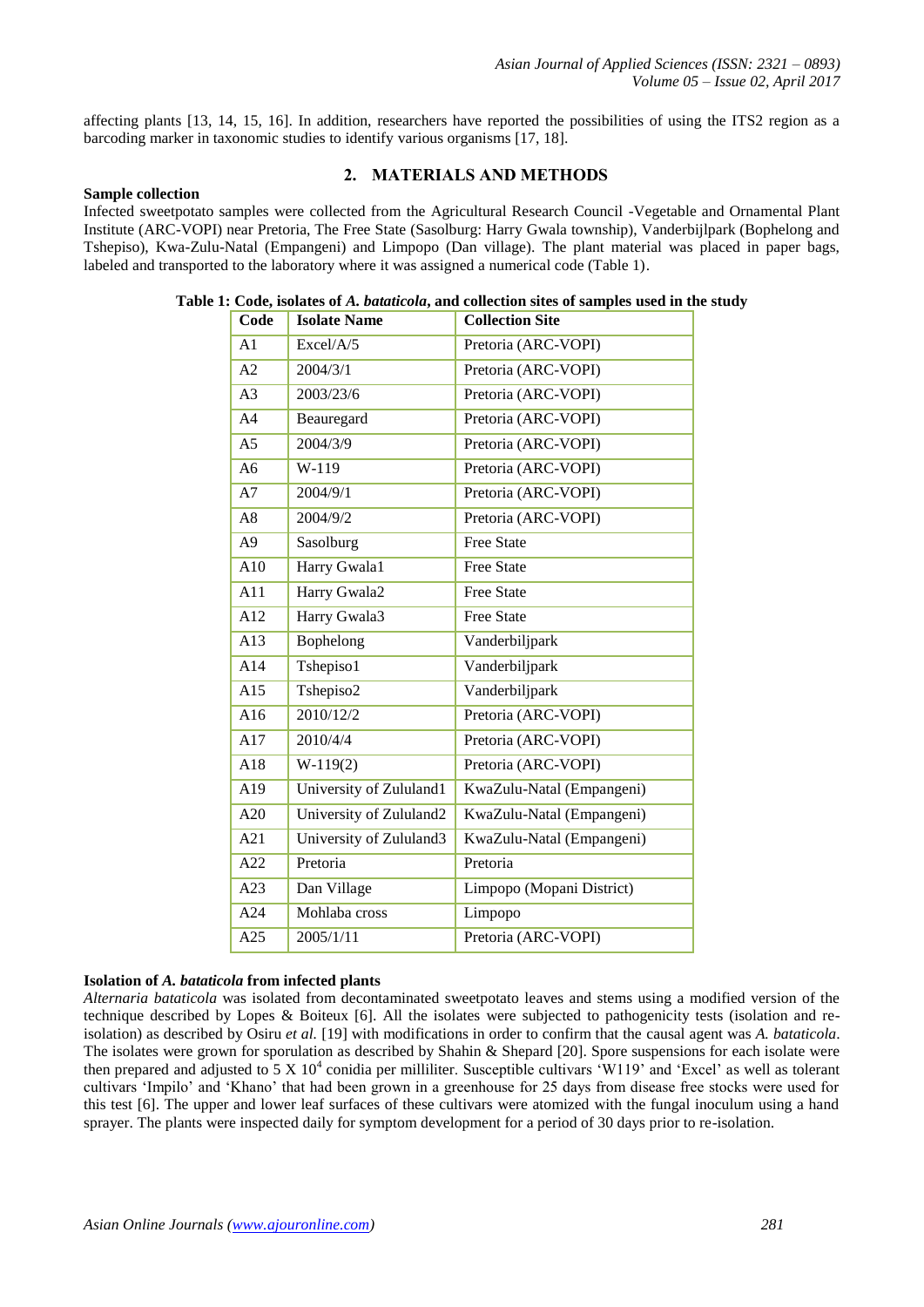#### **DNA extraction**

DNA from freeze dried mycelia was extracted using a modified method described by Gonzalez-Mendoza *et al*. [21]. The DNA was quantified using the NanoDrop ® 2000 (NanoDrop Technologies, Wilmington, DE).

#### **RAPD Analysis**

Twenty RAPD primers from Operon Technologies (Alameda, CA) were used to amplify the genomic DNA of the samples. The PCR reaction and thermal cycling conditions were carried out as described by Nguluta *et al*. [22]. Gel electrophoresis of the amplicons were done as described in Nguluta *et al*. [22]. The amplicons were scored as (1) presence and (0) absence of bands. The data matrix was used to construct a consensus dendrogram based on Jaccard's similarity coefficient using the NTSYS-pc programme version 2.2 [23] following the unweighted pair group method (UPGMA).

#### **ITS2 sequence analysis**

The rDNA ITS2 region was amplified following a modified protocol described by Gomes *et al.* [24] using the two primers (5'-TCCGTAGGTGAACCTGCGG-3'; '5'-GCTGCGTTCTTCATCGATGC-3') [25]. The PCR products were sequenced at Inqaba Biotech (Pretoria, South Africa). The phylogenetic relationships among the 25 *A. bataticola* sequences were determined using the Molecular Evolutionary Genetics Analysis version 5 software (MEGA5) [26]. The tree was inferred using the maximum likelihood based on the Tamura-Nei model [27]. The bootstrap consensus trees were inferred from 1000 replicates [28]. Codon positions included were 1st+2nd+3rd+Noncoding. All positions containing gaps and missing data were eliminated. There were a total of 175 positions in the final dataset. Evolutionary analysis was also conducted in MEGA5 [26].

#### **Secondary structure prediction**

The 25 *A. bataticola* sequences were used to generate ITS2 secondary structures using the Sfold web server. Sfold predicts a secondary structure based on statistical sampling paradigm to fold nucleic acids [\(http://sfold.wadsworth.org/cgi-bin/sirna.pl\)](http://sfold.wadsworth.org/cgi-bin/sirna.pl) [29]. Default settings were used to derive the models.

#### **3. RESULTS AND DISCUSSION**

**Isolation and characterization of** *A. bataticola* **from infected plants** The colony texture, colour and the type of conidia of the isolates are listed in Table 2. The conidia had long beaks, muriform, obclavate and solitary (Fig 1).

| Lable 2. MOI photogical characteristics of A. <i>buttilebiu</i> isolates |                         |                       |                       |                                               |  |  |  |  |  |  |  |  |
|--------------------------------------------------------------------------|-------------------------|-----------------------|-----------------------|-----------------------------------------------|--|--|--|--|--|--|--|--|
| Code                                                                     | <b>Isolate</b>          | <b>Colony texture</b> | <b>Colony colour</b>  | Conidia                                       |  |  |  |  |  |  |  |  |
| A1                                                                       | Excel/A/5               |                       | <b>Brown</b>          |                                               |  |  |  |  |  |  |  |  |
| A2                                                                       | 2004/3/1                |                       | <b>Brown</b>          |                                               |  |  |  |  |  |  |  |  |
| A3                                                                       | 2003/23/6               |                       | <b>Brown</b>          |                                               |  |  |  |  |  |  |  |  |
| A4                                                                       | Beauregard              |                       | <b>Brown</b>          |                                               |  |  |  |  |  |  |  |  |
| A5                                                                       | 2004/3/9                |                       | Brown and maroon      |                                               |  |  |  |  |  |  |  |  |
|                                                                          |                         |                       | pigmented             |                                               |  |  |  |  |  |  |  |  |
| A6                                                                       | W-119                   |                       | <b>Brown</b>          | solitary, obclavate, muriform with long beaks |  |  |  |  |  |  |  |  |
| A7                                                                       | 2004/9/1                |                       | Brown and maroon      |                                               |  |  |  |  |  |  |  |  |
|                                                                          |                         |                       | pigmented             |                                               |  |  |  |  |  |  |  |  |
| A8                                                                       | 2004/9/2                |                       | Brown and maroon      |                                               |  |  |  |  |  |  |  |  |
|                                                                          |                         |                       | pigmented             |                                               |  |  |  |  |  |  |  |  |
| A <sub>9</sub>                                                           | Sasolburg               |                       | <b>Brown</b>          |                                               |  |  |  |  |  |  |  |  |
| A10                                                                      | Harry Gwala1            | felty to woolly       | <b>Brown</b>          |                                               |  |  |  |  |  |  |  |  |
| A11                                                                      | Harry Gwala2            |                       | <b>Brown</b>          |                                               |  |  |  |  |  |  |  |  |
| A12                                                                      | Harry Gwala3            |                       | <b>Brown</b>          |                                               |  |  |  |  |  |  |  |  |
| A13                                                                      | Bophelong               |                       | <b>Brown</b>          |                                               |  |  |  |  |  |  |  |  |
| A14                                                                      | Tshepiso1               |                       | <b>Brown</b>          |                                               |  |  |  |  |  |  |  |  |
| A15                                                                      | Tshepiso2               |                       | <b>Brown</b>          |                                               |  |  |  |  |  |  |  |  |
| A16                                                                      | 2010/12/2               |                       | <b>Brown</b>          |                                               |  |  |  |  |  |  |  |  |
| A17                                                                      | 2010/4/4                |                       | Brown and olive green |                                               |  |  |  |  |  |  |  |  |
|                                                                          |                         |                       | pigmented             |                                               |  |  |  |  |  |  |  |  |
| A18                                                                      | $W-119(2)$              |                       | <b>Brown</b>          |                                               |  |  |  |  |  |  |  |  |
| A19                                                                      | University of Zululand1 |                       | <b>Brown</b>          |                                               |  |  |  |  |  |  |  |  |
| A20                                                                      | University of Zululand2 |                       | <b>Brown</b>          |                                               |  |  |  |  |  |  |  |  |

#### **Table 2: Morphological characteristics of** *A. bataticola* **isolates**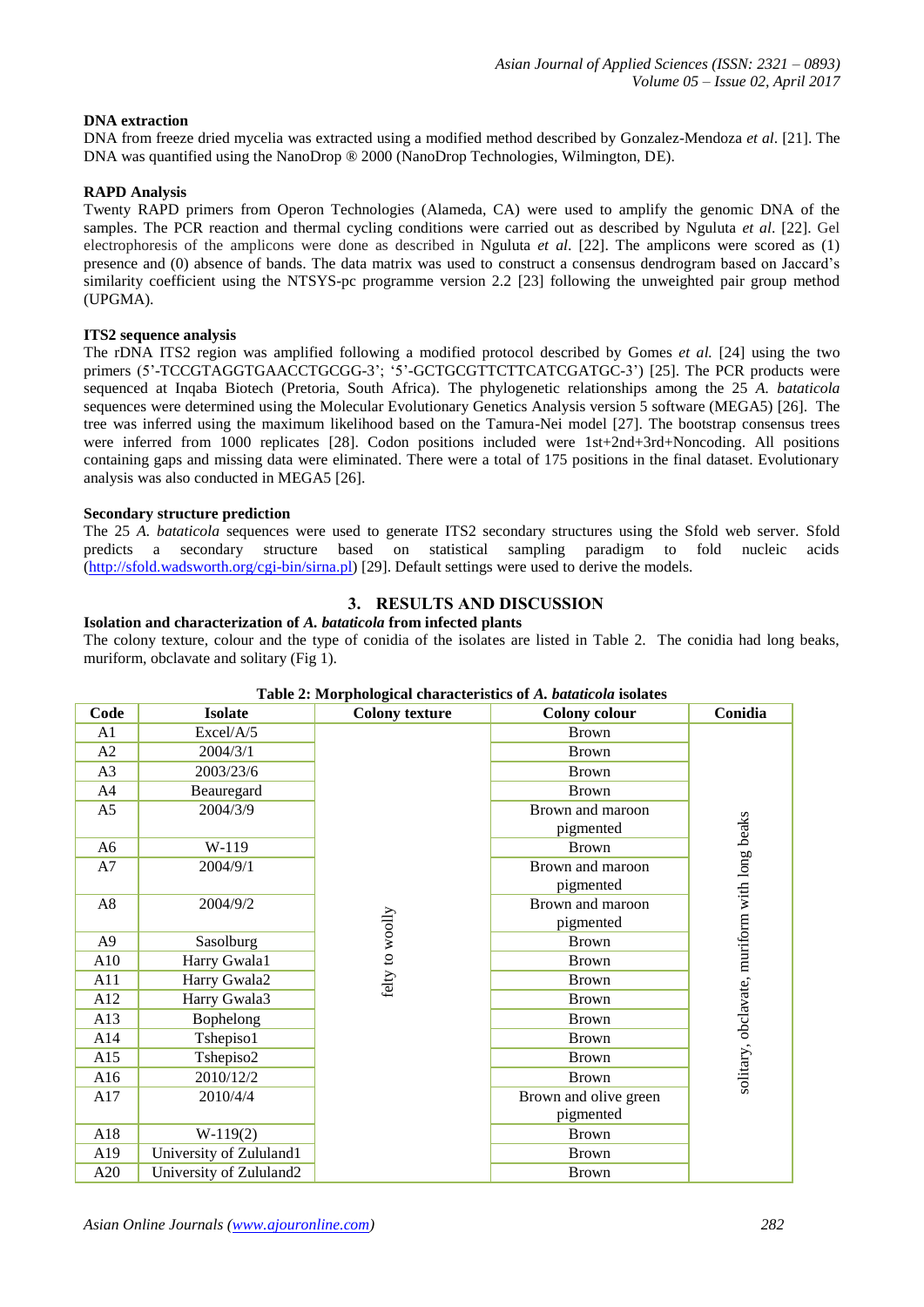*Asian Journal of Applied Sciences (ISSN: 2321 – 0893) Volume 05 – Issue 02, April 2017*

| A21 | University of Zululand3     | <b>Brown</b>          |
|-----|-----------------------------|-----------------------|
| A22 | Pretoria                    | <b>Brown</b>          |
| A23 | Dan Village<br>(Nkowankowa) | <b>Brown</b>          |
| A24 | Mohlaba cross               | <b>Brown</b>          |
| A25 | 2005/1/11                   | Brown and olive green |
|     |                             | pigmented             |



**Figure 1:** *A. bataticola* **conidia from isolates (a.) A16\_2010/12/2 and (b.) A17\_2010/4/4**

The conidia of the isolates were solitary, brown, obclavate (club-shaped), muriform (patterned like a brick wall) with long beaks (Fig 1). This is consistent with the description of *A. bataticola* by David [30] and Lopes & Boiteux [6]. While most colonies were similar in colour, a few isolates produced a red maroon pigment while others were produced an olive green pigment. These findings correspond with those of Alajo [31] who reported the same pigmentation in *Alternaria* isolates (*A. bataticola and A. alternata)* from sweetpotato.

#### **RAPD Analysis**

The twenty RAPD primers generated variable banding patterns for the *A. bataticola* isolates as shown in Fig 2.

| m   | M | A1 | A2 | A3 | A4                       | A5 | <b>A7</b> | A8 | A9 | A <sub>10</sub> | 811 | A <sub>12</sub> | A13 | A <sub>14</sub> | A15 | A16 | A17 | A18 | A19 |  | A23 | A24 | A25 |
|-----|---|----|----|----|--------------------------|----|-----------|----|----|-----------------|-----|-----------------|-----|-----------------|-----|-----|-----|-----|-----|--|-----|-----|-----|
| 80- |   |    |    |    | $\overline{\phantom{a}}$ |    | $-$       |    |    |                 |     |                 |     | MENERATIN       |     |     |     |     |     |  |     |     |     |

## **Figure 2: Banding patterns produced by RAPD Primer OPA-1. (bp): base pairs, (M): Kapa Biosystems universal molecular weight marker. A1- A25 corresponds to the names in Table 2.**

The dendrogram derived from the RAPD analysis grouped the 25 isolates into 4 main clusters (Fig 3). Amongst the four clusters, only cluster-I was further divided into three subclusters i.e. I<sub>A</sub>, I<sub>B</sub> and I<sub>C</sub>. Most of the isolates (13) fell into the third subcluster  $(I_C)$  in two branches: Sasolburg, Harry Gwala1 and Harry Gwala2 (sm = 0.778), 2010/12/2 and University of Zululand3 (sm = 0.817), University of Zululand1 and University of Zululand2 (0.824), Tshepiso1, Harry Gwala3 and Bophelong (sm =  $0.791$ ) as well as Mohlaba cross were South African isolates except W-1192 from the USA which shared a sister relationship with Pretoria (sm  $= 0.738$ ). The isolate from Dan Village and 2004/3/1 occurred independently.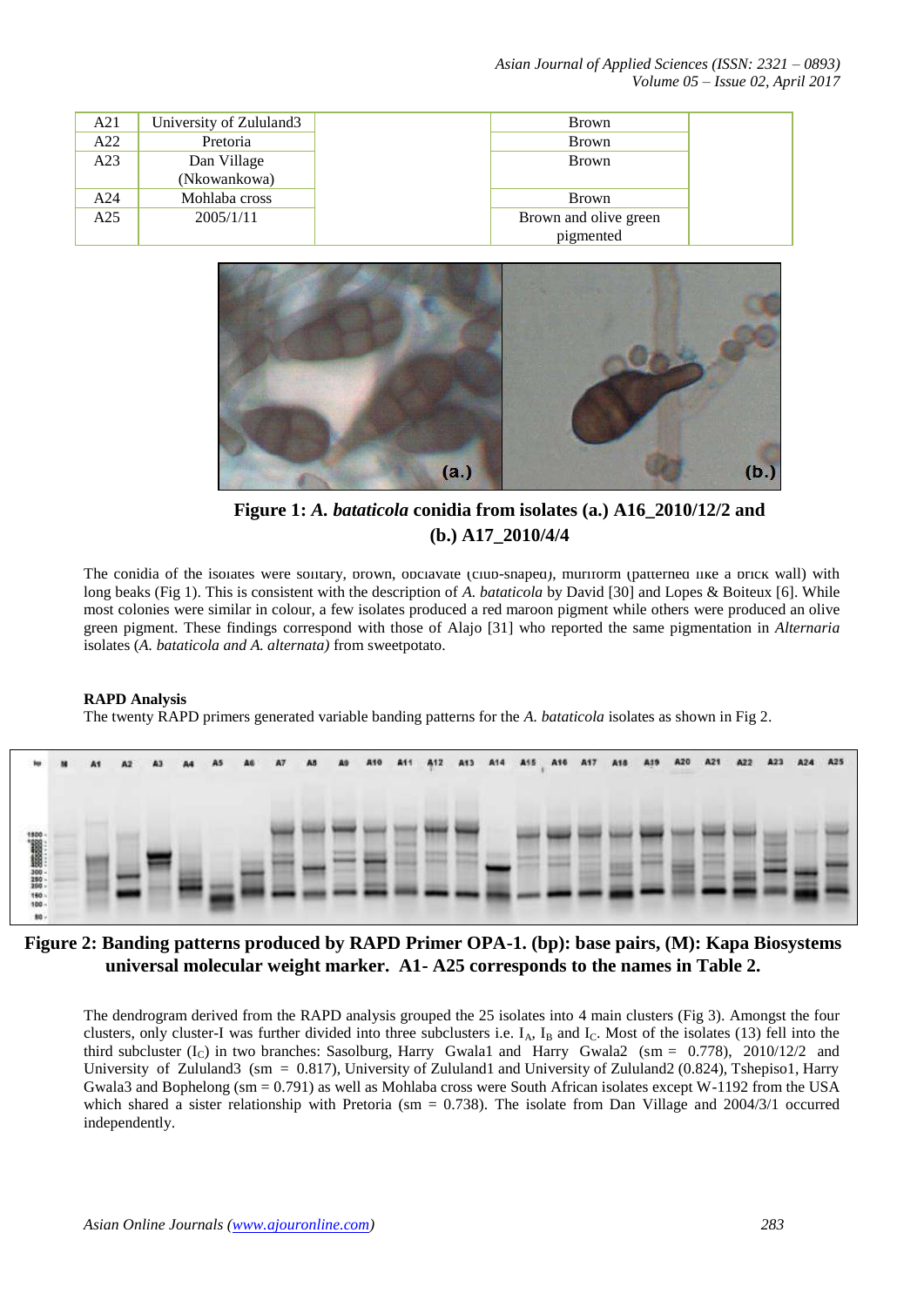

**Figure 3: Unweighted pair group method analysis (UPGMA) dendrogram showing genetic diversity of 25** *A. bataticola* **isolates based on pooled RAPD data**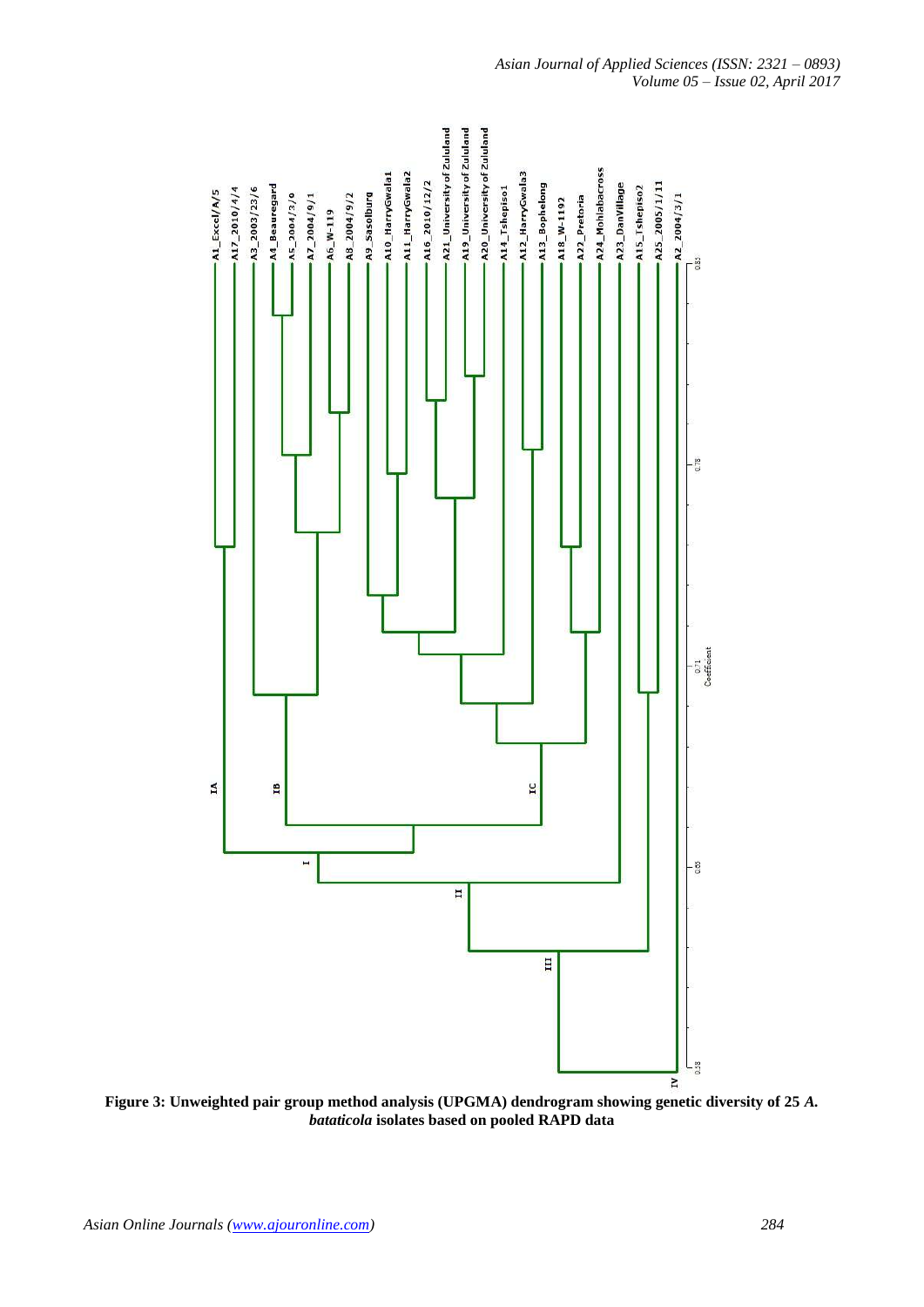RAPD analysis revealed high levels of genetic diversity among the 25 isolates of *A. bataticola* (Fig 3). Various reports have also indicated high levels of genetic variability in other *Alternaria* species using RAPD primers [14, 15, 16, 32, 33]. Significant levels of diversity in *Alternaria* species have also been reported using other molecular techniques such as microsatellites [34] and amplified fragment length polymorphism markers (AFLP) [35]. In addition to this, high levels of variation in *Alternaria* species have also been observed using other techniques like morphometric characters [36], structures of host-selective toxins (HSTs) [37] and protein analysis [38].

The isolates from the three sweetpotato cultivars (Excel, Beauregard and W-119) grouped together with some breeding lines in the subclusters of cluster I. Excel, Beauregard and W-119 originated from the USA and are used in the sweetpotato breeding programme at ARC-VOPI. The close genetic similarity of the *Alternaria* isolates from these cultivars and those from the breeding lines is perhaps due to fact that the material was collected from the same locality. These isolates are closely related but not identical implying they are evolving at a rapid rate. The differentiation of the isolates can be attributed to mutations and recombination which occur during the sexual, asexual or parasexual reproductive cycle [15].

The mixed cultivar plantings of sweetpotato at ARC-VOPI may be an additional reason for the variation [39].

The isolates from Sasolburg and Harry Gwala clustered together which was expected due to the close proximity of these areas. A similar grouping was observed in the isolates from the University of Zululand due to the fact that the samples were obtained from the same locality. The isolates from Harry Gwala3 and Bophelong clustered together. A possible explanation might be the transfer of plant material between the two localities. The two isolates collected from Limpopo (Mohlabacross and Dan Village) appeared in separate clusters suggesting genetic differentiation. It was interesting to observe that the dendrogram (Fig 3) did not group some of the isolates according to their origins. The findings from this study are consistent with those reported by Kumar *et al.* [40] who observed that isolates of *A. solani* did not group according to their points of origin. This is perhaps due to the rapid rates of evolution in the isolates.

#### **ITS2 Sequences analysis**

The ITS2 primer used in this study produced a clear fragment of approximately 247 bp in all the isolates. However, sequencing results showed that the length of the ITS2 region ranged from 225 to 297 bp with an average size of 248 bp. The G~C content varied from 34.7 to 49% while the A~T content ranged from 51 to 65.3%. Alignment of the sequence data produced 209 variable nucleotides, 60 were conserved and 155 were informative for parsimony analysis. The maximum likelihood tree grouped the 25 isolates into eight clusters (not shown). The isolates from Mohlaba cross and Dan village appeared as independents.

The size of the ITS2 region and the G-C content of *A. bataticola* corresponds to those reported in other studies [13, 41]. Clustering patterns produced with the RAPD data (Fig. 3) and ITS2 sequences (Fig. 4) were quite different with a few similarities. For example, the isolate WII9\_2 from an established cultivar clustered with the breeding line 2003/23/6 as expected since it is used in the breeding programme at ARC-VOPI. Isolates from some of the breeding lines such as 2005/1/11, 2004/3/9 and 2004/9/2 grouped together perhaps due to the similarity of the parents from which they were derived. Similarly, isolates from Sasolburg and Harry Gwala as well as Excel and 2010/4/4 clustered together in both the RAPD and ITS2 analysis. As observed in the RAPD analysis (Fig. 3) clustering did not occur according to the geographic origins of the isolates.

The amount of genetic diversity in *A. bataticola* using RAPD analysis and ITS2 sequences is relatively high. This study supports the findings of Anginyah *et al.* [42] and Alajo [31] and confirms high levels of diversity among *A. bataticola* isolates in South Africa.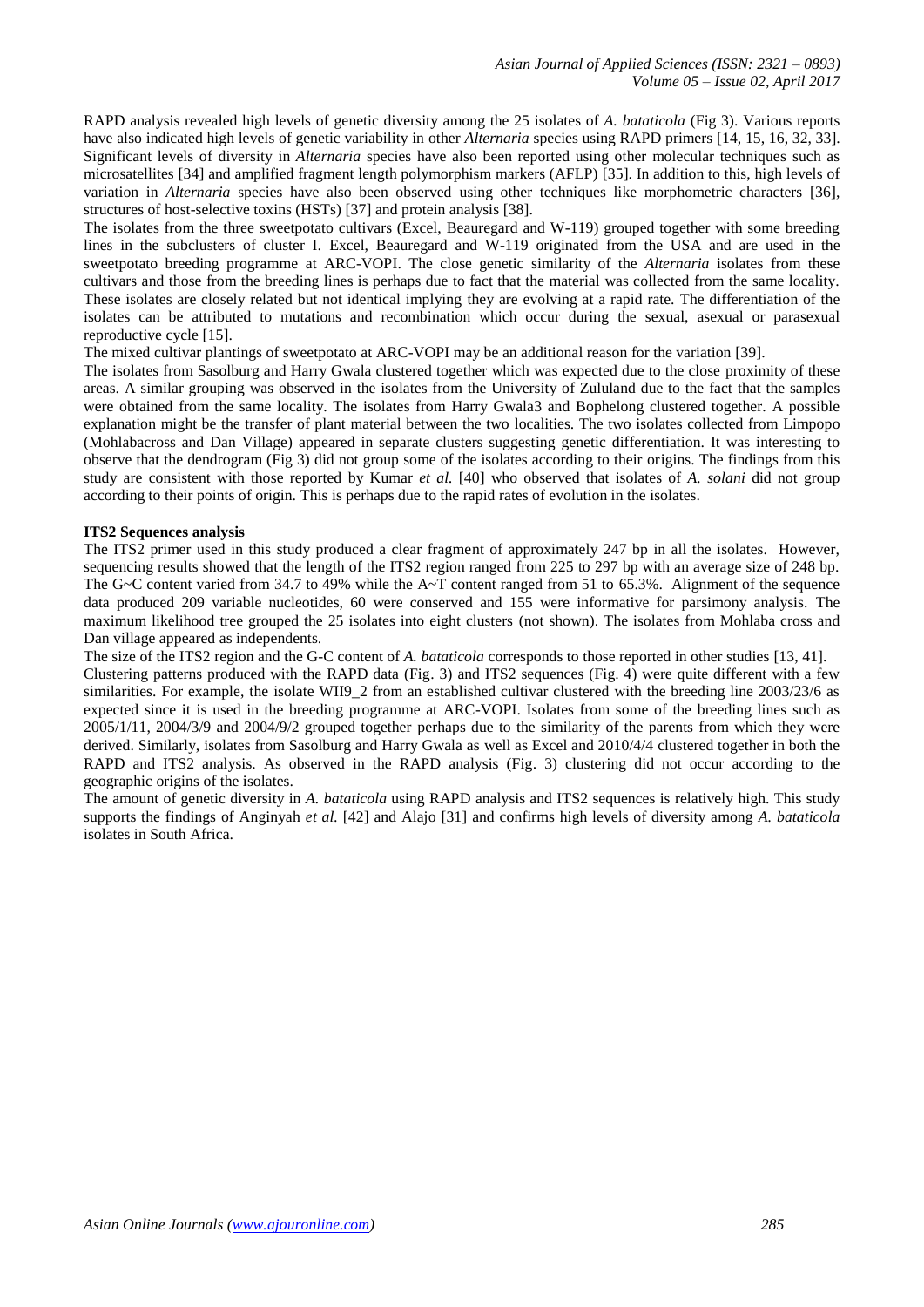

**Figure 4: Maximum likelihood analysis of the ITS2 sequences of 25** *A. bataticola* **isolates. Numbers on branches are bootstrap values.**

## **Secondary structure prediction**

The secondary structures of *A. bataticola* are in agreement with the proposed 4 domain ITS2 model for eukaryotes and yeast [43]. An example of the ITS2 structure for *A. bataticola* is presented in Fig. 5.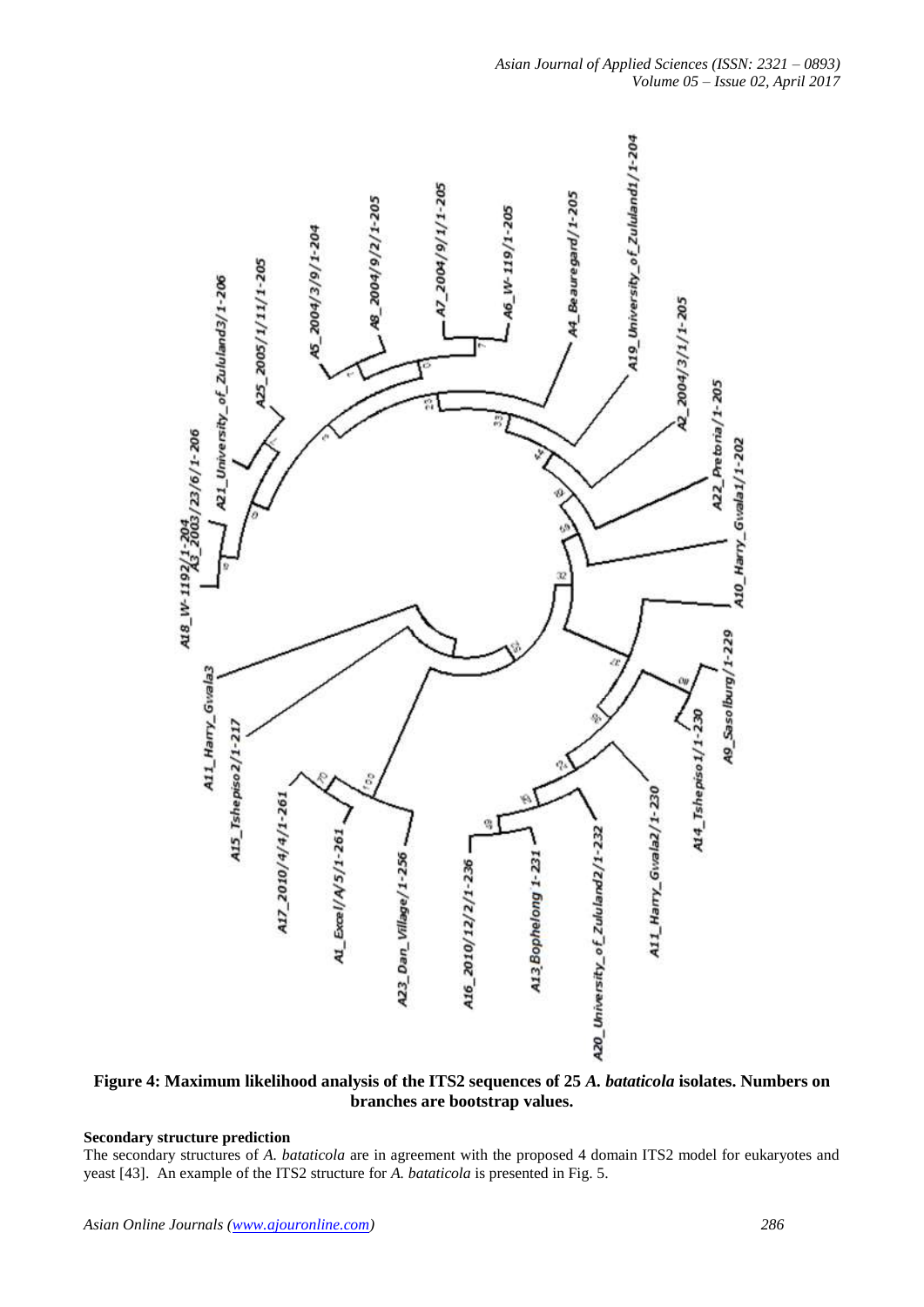## $>$ A25 2005/1/11 Ensemble Centroid



 $\Delta G_{r}^{2} = -34.50$ 

# **Figure 5: ITS2 secondary structure for** *A. bataticola* **isolate A25\_2005/1/11. The red and green dots indicate hydrogen bonds between bases (A, C, G and U).**

The 25 isolates of *A. bataticola* produced an assortment of models ranging from simple to complex structures. For instance, the isolate from Dan village, Limpopo, produced a unique secondary structure composed of a short helix and a very large bulge, whereas the isolate from Sasolburg had 3 multi-branched loops, 2 bulge loops and 6 helices. Similar findings in the ITS2 secondary structure of fungi was reported by Landis & Gargas [44].

There was great variation in the ITS2 secondary structures of the 25 isolates. However, there was some close similarities in a few isolates (The structures are available from the authors on request). For example, the isolate from the cultivar Beauregard and that from the breeding line 2004/9/2 generated similar structures with conserved elements (helix I, helix II and helix III). An additional interior loop in helix III of Beauregard could be used to separate the isolates. Perhaps the cultivar Beauregard was involved in the parentage of 2004/9/2. Although the ITS2 secondary structures in the isolates from Harry Gwala2 and Bophelong were very similar, there was an additional helix in the Harry Gwala2 isolate. These isolates clustered together in the dendrogram derived from the RAPD data analysis but not in the ITS2 sequence analysis. Four isolates 2004/9/1, 2005/1/11, W-119 and University of Zululand3 also produced similar secondary structures. These findings may suggest that W-119 is involved in the pedigree of the isolates 2004/9/1, 2005/1/11, and University of Zululand3. An additional interior loop was identified in the helix I of W-119 and University of Zululand3.

In spite of the variation observed in the secondary structures of the 25 isolates, a conserved helix II element was present in 16 of the isolates (2003/23/6, 2004/3/1, 2004/3/9, 2004/9/1, 2004/9/2, 2005/1/11, Beauregard, W-119, W-1192, Sasolburg, Harry Gwala1, Harry Gwala1, Bophelong, University of Zululand1, University of Zululand3 & Pretoria). Furthermore, a structural motif UAAC was present in helix II in 9 of the isolates (2004/3/1, 2004/3/9, 2004/9/1, 2004/9/2, 2005/1/11, Beauregard, W-119, W-1192 & University of Zululand3). A variant of this motif was observed in the Pretoria isolate. Conserved motifs such as UAAC in the ITS2 region are considered to have a functional significance [45] and may be involved in the processing of rRNA as well as the formation of 60S subunits [46].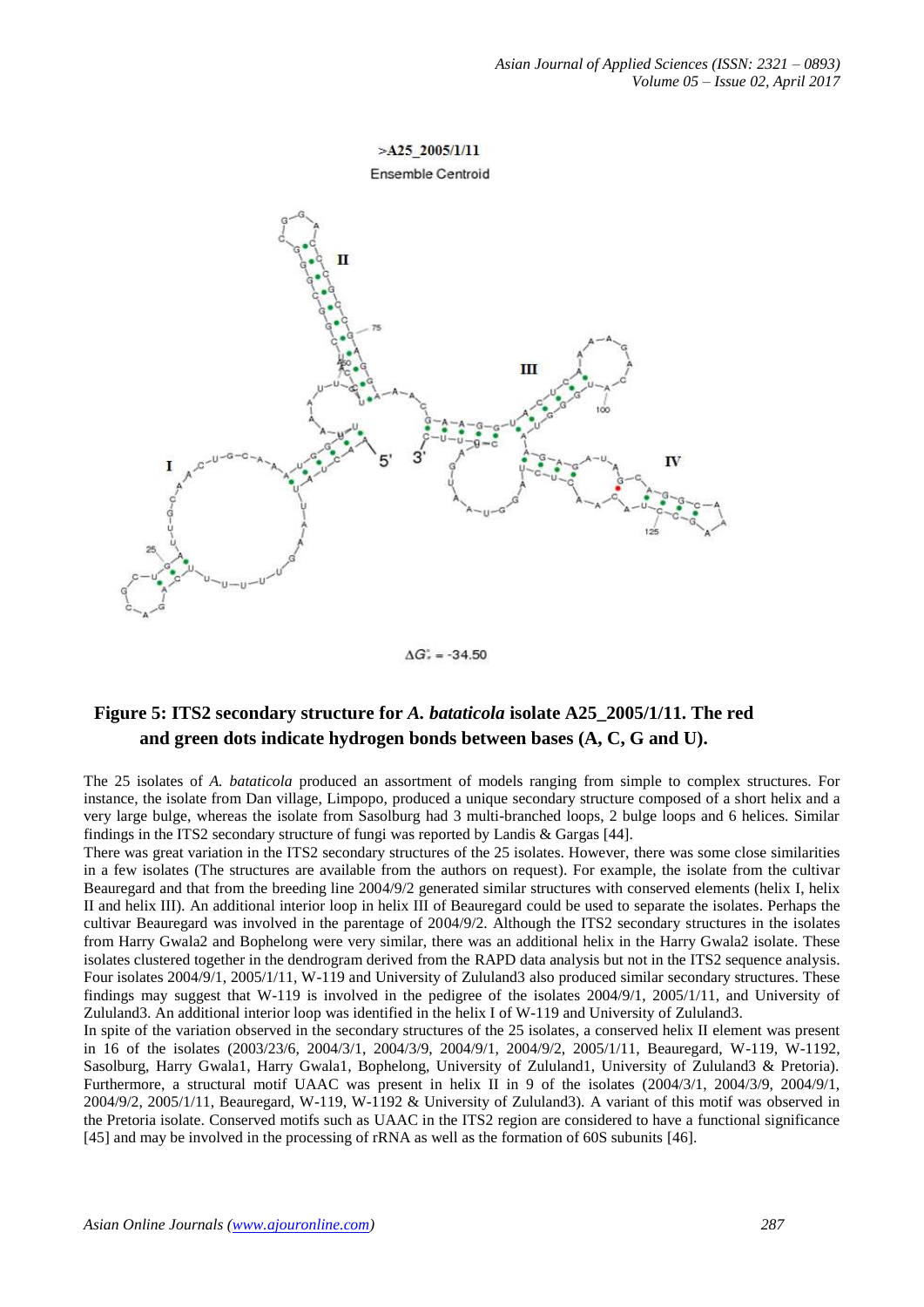#### **Genetic diversity in** *A.bataticola*

This study showed RAPD analysis, ITS sequencing and the secondary structures derived from the ITS2 sequences portray high levels of genetic variation among the isolates of *A. bataticola*. High levels of genetic variation has also been reported for other fungal pathogens [9, 47]. A high level of genetic variation in an organism is usually explained by sexual reproduction since it creates novel recombinants. However, no sexual stage of reproduction has been reported in *A. bataticola.* Bock *et al.* [48] reported high levels of genetic diversity among *A. brassicola* isolates and attributed this to an unidentified sexual stage in the life-cycle of *A. brassicola*. The genetic variation observed in *A. bataticola* in this study is perhaps due to a similar reason. Other mechanisms such as mitotic recombination, mutations, translocations, chromosomal deletions and duplications can also contribute to genetic variation in *A. bataticola.* 

#### **4. CONCLUSION**

This study showed that molecular techniques such as RAPD, DNA sequencing and the secondary structures of the ITS2 regions are useful in assessing the genetic diversity of *A. bataticola*. High levels of genetic variation was present in the isolates irrespective of the geographic origins. The ITS2 secondary structures can be used as a tool to identify each of the isolates used in this study.

#### **5. ACKNOWLEDGEMENTS**

We thank Ms. L. Zulu of the Agricultural Research Council -Vegetable and Ornamental Plant Institute (ARC-VOPI), Pretoria and the University of Zululand, Empangeni for supplying *A. bataticola* infected sweetpotato samples for this study.

#### **6. REFERENCES**

- [1] Prakash CS, "Sweet Potato Biotechnology: Progress and Potential", *Biotechnology and Development Monitor,* vol. 18, pp. 1819-1822, 1994.
- [2] Hu J, Nakatani M, Lalusin AG, Kuranaichi T, Fajimura T, "Genetic analysis of Sweetpotato and wild relatives using inter-simple sequence repeats (ISSRs)", *Breeding Science*, vol. 53. no. 4, pp. 297-304, 2003.
- [3] FAO Statistics, "ERS, 2010; Statistics Division". Food and Agriculture Organization of the United Nations, 2012.
- [4] Clark CA, Hoy MW, "Effects of common viruses on yield and quality of Beauregard sweetpotato in Louisiana", *Plant Disease,* vol. 90, no. 1, pp. 83-88, 2006.
- [5] Adebola PO, Lane CR, Smith JJ, "Molecular characterisation of *Alternaria* species of sweet potato and development of a host resistance screening protocol". IN Bruce T, Foyer C, Halford N, Keys A, Kunert K, Lawlor D, Parry M, Russell G, (Eds.) *Agriculture: Africa's "engine for growth" - plant science and biotechnology hold the key.* Aspects of Applied Biology 2Rothamsted Research, Harpenden, UK, 2009.
- [6] Lopes CA, Boiteux LS, "Leaf Spot and Stem Blight of Sweetpotato caused by *Alternaria bataticola*: A new record to South America", *Plant Disease Journal*, pp. 1107-1109, 1994.
- [7] Skoglund LG, Smit NEJM, "Major Diseases and Pests of Sweetpotato in Eastern Africa*"*, International Potato Center (CIP) Peru, Lima, 1994.
- [8] Narayanin CD, Thompson AH, Slabbert MM, "First report of *Alternaria blight* of sweet potato caused by *Alternaria bataticola* in South Africa", *African Plant Protection,* vol. 16, no. pp. 7-9, 2010.
- [9] Nath VS, Senthil M, Hegde VM, Jeeva ML, Misra RS, Veena SS, Raj M, "Genetic diversity of *Phytophthora colocasiae* isolates in India based on AFLP analysis", *Biotechology,* vol. 3, pp. 297–305, 2013.
- [10] Leiminger L, Bahnweg G, Hausladen H, "Population genetics consequences on early blight disease", *Twelfth EuroBlight workshop,* vol. 1, pp. 1-8, 2010.
- [11] Benali S, Mohamed B, Eddine HJ, Neema C, "Advances of Molecular Markers Application in Plant Pathology Research", *European Journal of Scientific Research,* vol. 50, no. 1, pp. 110-123, 2011.
- [12] Capote N, Pastrana AM, Aguado A, Sánchez-Torres P, "*Molecular Tools for Detection of Plant Pathogenic Fungi and Fungicide Resistance", In Cumagun CJ, ed. Plant Pathology*, InTech, Croatia, pp. 151-203, 2012.
- [13] Storck R, "Nucleotide Composition of Nucleic Acids of Fungi II. Deoxyribonucleic Acids", *Journal of Bacteriology,* vol. 91, pp. 227-230, 1966.
- [14] Kakvan N, Zamanizadeh H, Morid B, Taheri H, Hajmansor S, "Study on pathogenic and genetic diversity of *Alternaria alternata* isolated from citrus hybrids of Iran, based on RAPD-PCR technique", *European Journal of Experimental Biology,* vol. 2, pp. 570-576, 2012.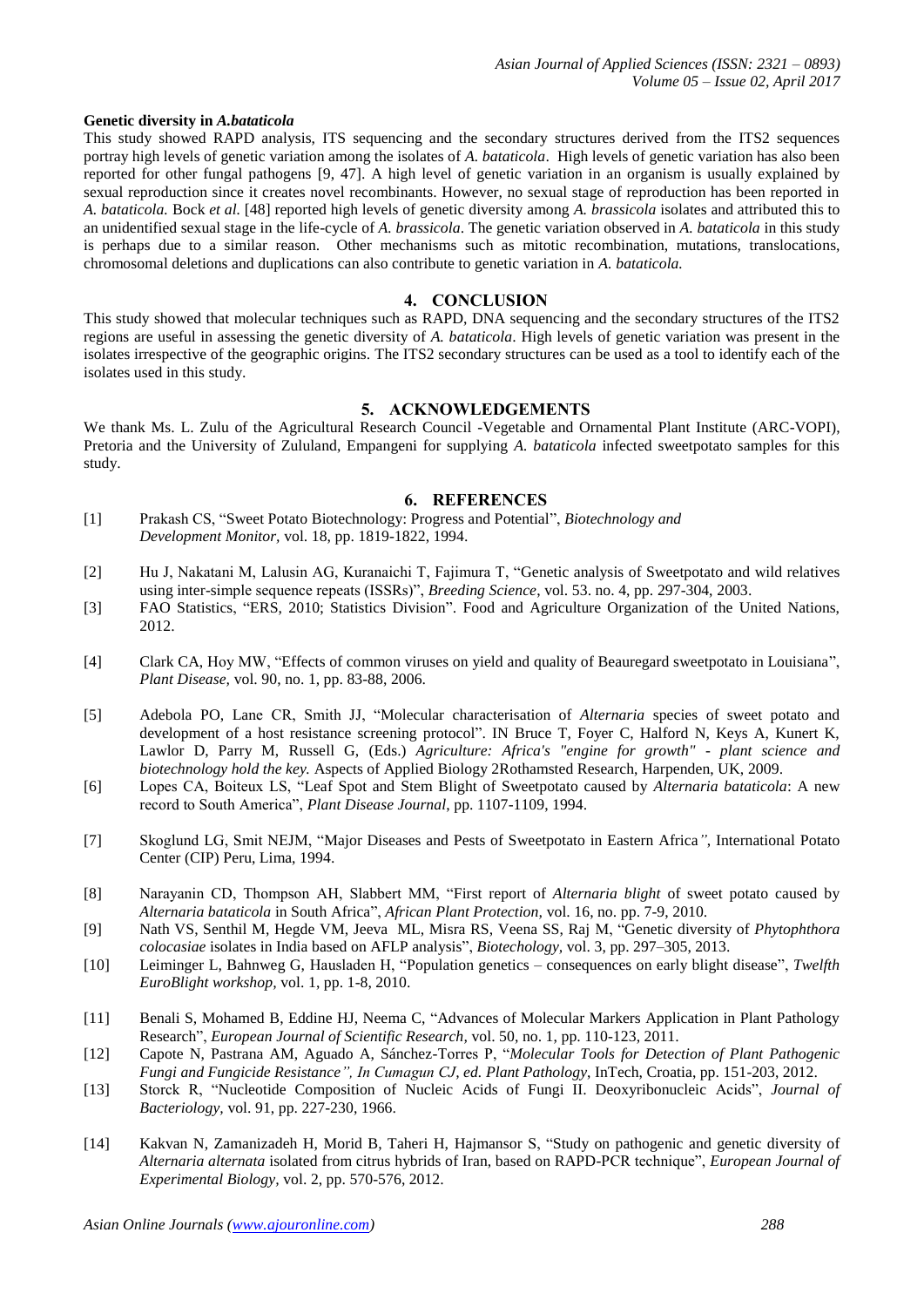- [15] Sofi TA, Beig MA, Dar GH, Ahmad M, Hamid A, Ahangar FA, Padder B A, Shah MD, "Cultural, morphological, pathogenic and molecular characterization of *Alternaria mali* associated with *Alternaria* leaf blotch of apple", *African Journal of Biotechnology,* vol. 12, pp. 370-381, 2013.
- [16] Tiwari K, Chittora M, "Assessment of genetic diversity and distribution of endophytic fungal communities of *Alternaria solani* isolates associated with the dominant Karanja plants in Sanganer Region of Rajasthan", *SpringerPlus,* vol. 2, pp. 1-6, 2013.
- [17] Yao H, Song J, Liu C, Luo K, Han J, Li Y, Pang X, Xu H, Zhu Y, Chen PX, "Use of ITS2 Region as the Universal DNA Barcode for Plants and Animals", *PLoS ONE*, vol. 5, pp. 1-9, 2010.
- [18] Han J, Zhu Y, Chen X, Liao B, Yao H, Song J, Chen S, Meng F, "The Short ITS2 Sequence Serves as an Efficient Taxonomic Sequence Tag in Comparison with the Full-Length ITS", *BioMed Research International,* vol. 13, pp. 1-7, 2013.
- [19] Osiru MO, Adipala E, Olanya OM, Kelly P, Lemaga B, Kapinga R, "Leaf Petiole and Stem Blight Disease of Sweet Potato Caused by *Alternaria bataticola* in Uganda", *Plant Pathology Journal*, vol. 7, pp. 118-119, 2008.
- [20] Shahin EA, Shepard JF, "An efficient technique for inducing profuse sporulation of *Alternaria* species", *Phytopathology*, vol. 69, pp. 618-620, 1979.
- [21] Gonzalez-Mendoza D, Argumedo-Delira R, Morales-Trejo A, Pulido-Herrera A, Cervantes-Diaz L, Grimaldo-Juarez O, Alarcon A, "A rapid method for isolation of total DNA from pathogenic filamentous plant fungi", *Genetics and Molecular Research*, vol. 9, pp. 162-166, 2010.
- [22] Nguluta M, Adebola P, Pillay M, "Genetic diversity analysis in South African taro (*Colocasia esculenta*) accessions using molecular tools, *International Journal of Genetics and Molecular Biology* (in press), 2016.
- [23] Rohlf FJ, "NTSYS-pc: Numerical taxonomy and multivariate analysis system, v. 2.0", *United States of America, Setauket: Exeter Software, New York,* 1998.
- [24] Gomes EA, Kasuya MCM, Barros EGD, Borges AC, Araújo EF, "Polymorphism in the internal transcribed spacer (ITS) of the ribosomal DNA of 26 isolates of ectomycorrhizal fungi" *Genetics and Molecular Biology*, vol. 25, pp. 477-483, 2002.
- [25] Konstantinova P, Bonants PJM, Van-Gent-Pelzer MPE, Van-Der-Zouwen P, Van-Den-Bulk R, "Development of specific primers for detection and identification of *Alternaria* spp. in carrot material by PCR and comparison with blotter and plating assays", *Mycological Research,* vol. 106, pp. 23-33, 2002.
- [26] Tamura K, Peterson D, Peterson N, Stecher G, Nei M, Kumar S, "MEGA5: Molecular Evolutionary Genetics Analysis using Maximum Likelihood, Evolutionary Distance, and Maximum Parsimony Methods ", *Molecular Biology and Evolution*, vol. 28, pp. 2731-2739, 2011.
- [27] Tamura K, Nei M, "Estimation of the number of nucleotide substitutions in the control region of mitochondrial DNA in humans and chimpanzees", *Molecular Biology and Evolution*, vol. 10, pp. 512-526, 1993.
- [28] Felsenstein J, "Confidence limits on phylogenies: An approach using the bootstrap", *Evolution*, vol. 39, pp. 783- 791, 1985.
- [29] Ding Y, Lawrence CE, "A statistical sampling algorithm for RNA secondary structure prediction", *Nucleic Acids Research*, vol. 31, pp. 7280-7301, 2003.
- [30] David JC, "*Alternaria bataticola*. IMI Descriptions of Fungi and Bacteria", *Mycopathologia,* vol. 116, pp. 45- 64, 1991.
- [31] Alajo A, "Distribution and characterization of sweetpotato *Alternaria blight* isolates in Uganda", Master Of Science Thesis, Kampala Makerere University, 2009.
- [32] Prasad SLM, Sujatha M, Chander Rao S, "Analysis of Cultural and Genetic Diversity in *Alternaria helianthi* and Determination of Pathogenic Variability Using Wild Helianthus Species", *Journal of Phytopathology*, vol. 157, pp. 609-617, 2009.
- [33] Tiwari K, "Frequency Distribution and Assessment of Genetic Diversity of Novel Endophyte *Alternaria alternata* Accessions isolated from *Pongamia pinnata* L.", *Pakistan Journal of Biological Sciences*, vol. 16, pp. 1004-1009, 2013.
- [34] Kale SM, Pardeshi VC, Gurjar GS, Gupta VS, Gohokar RT, Ghorpade PB, Kadoo NY, "Inter Simple Sequence Repeat Markers Reveal High Genetic Diversity among *Alternaria alternata* Isolates of Indian Origin", *The Journal of Mycology and Plant Pathology*, vol. 42, 2012.
- [35] Deng JX, Paul NC, Park MS, Yu SH, "Molecular characterization, morphology, and pathogenicity of *Alternaria panax* from araliaceous plants in Korea", *Mycological Progress,* vol. 12, pp. 383-396, 2013.
- [36] Valdés I, Rodríguez J, Jimenez P, "*Alternaria* species in the Bogotá plateau, Colombia", *Phytopathology*, 2013.